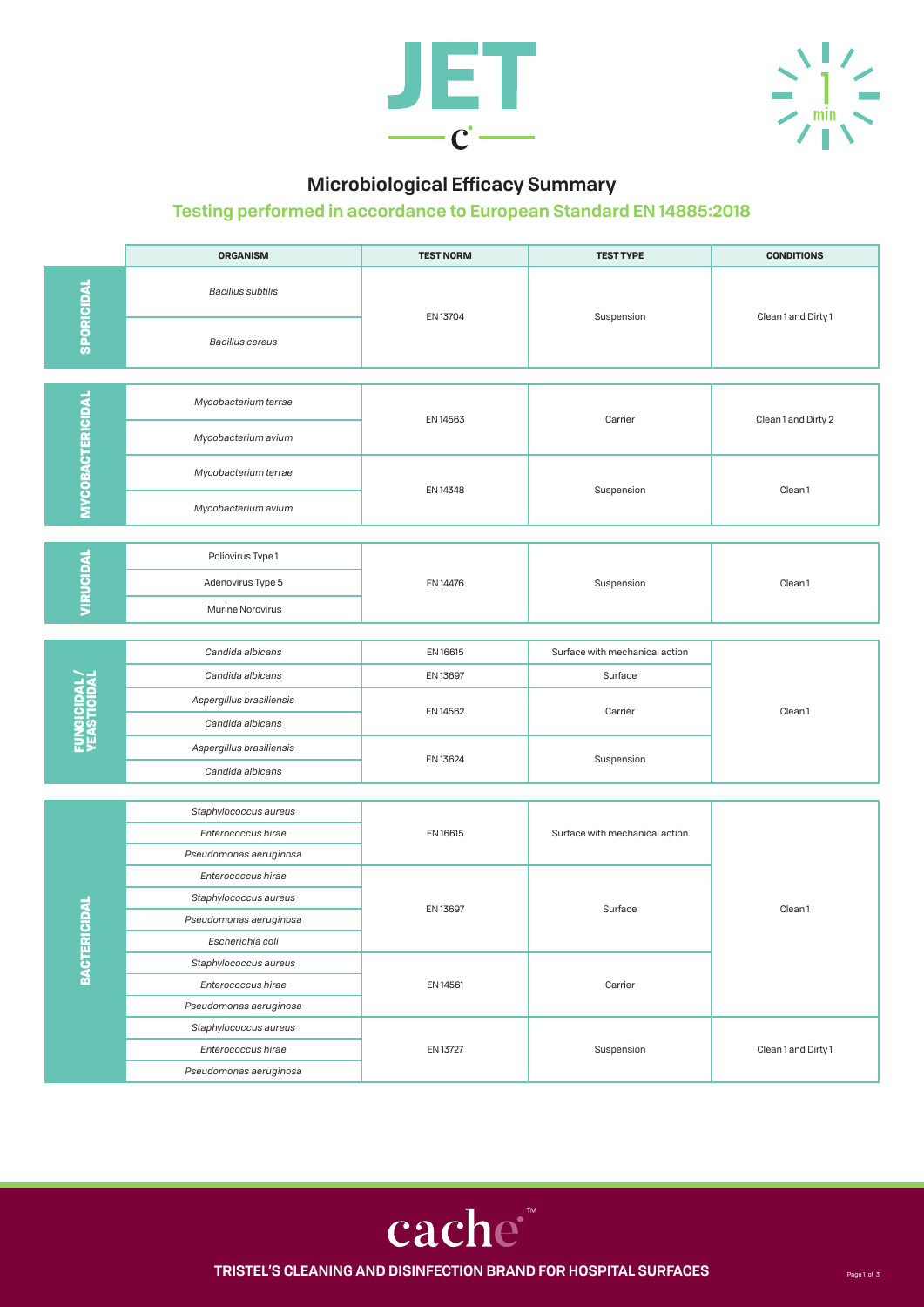## **Additional Testing**

| - 2 | <b>TEST METHOD</b>                        |  |
|-----|-------------------------------------------|--|
|     | Polyacrylamide gel electrophoresis (PAGE) |  |

|                     | <b>ORGANISM</b>                                              | <b>TEST METHOD</b>                                                   | <b>TEST TYPE</b>               | <b>CONDITIONS</b>   |
|---------------------|--------------------------------------------------------------|----------------------------------------------------------------------|--------------------------------|---------------------|
| <b>PROTOZOA</b>     | Acanthamoeba castellanii cysts                               | Following the method of EN 13704                                     | Suspension                     | Clean1              |
|                     |                                                              |                                                                      |                                |                     |
|                     | <b>Bacillus</b> subtilis                                     | EN 17126                                                             | Suspension                     | Clean1              |
|                     | <b>Bacillus cereus</b>                                       |                                                                      |                                |                     |
| <b>SPORES</b>       | Clostridium difficile                                        | EN 13704                                                             | Suspension                     | Clean1 and Dirty1   |
|                     | <b>Bacillus subtilis</b>                                     | EN 14347                                                             | Suspension                     | Not applicable      |
|                     | <b>Bacillus cereus</b>                                       |                                                                      |                                |                     |
|                     | Bacillus subtilis var niger                                  | Babb JR, Bradely CR & Ayliffe GAJ (J.<br>of Hosp. Inf. 1980 1:63-75) | Suspension                     | Clean1 and Dirty1   |
|                     |                                                              |                                                                      |                                |                     |
| <b>MYCOBACTERIA</b> | Mycobacterium avium                                          | <b>DGHM</b>                                                          | Carrier                        | Dirty1              |
|                     | Mycobacterium terrae                                         |                                                                      |                                |                     |
|                     | Mycobacterium terrae                                         | Griffiths et al. Journal of Hospital<br>Infection (1998)             | Suspension                     | Clean1 and Dirty1   |
|                     |                                                              |                                                                      |                                |                     |
|                     | Influenza A Virus (H1N1)                                     | EN 14476                                                             | Suspension                     | Dirty1              |
|                     | Poliovirus Type 1                                            | <b>ASTM E-1053</b>                                                   | Surface                        | Dirty 2             |
|                     | Adenovirus Type 5                                            |                                                                      |                                |                     |
|                     | Hepatitis B Virus (HBV)                                      |                                                                      |                                |                     |
|                     | Herpes Simplex Virus Type 1                                  |                                                                      |                                |                     |
|                     | Human Immunodeficiency Virus (HIV)                           |                                                                      |                                |                     |
| <b>VIRUSES</b>      | Influenza A Virus (H1N1)                                     |                                                                      |                                |                     |
|                     | Poliovirus Type 1                                            | DVV/RKI                                                              |                                |                     |
|                     | Adenovirus Type 5                                            |                                                                      |                                |                     |
|                     | Murine Norovirus                                             |                                                                      | Suspension                     | Clean 2 and Dirty 3 |
|                     | Human Papillomavirus<br>(using polyoma virus SV40 surrogate) |                                                                      |                                |                     |
|                     | Vaccinia Virus                                               |                                                                      |                                |                     |
|                     | Murine Norovirus                                             | EN 16615                                                             | Surface with mechanical action | Clean1              |